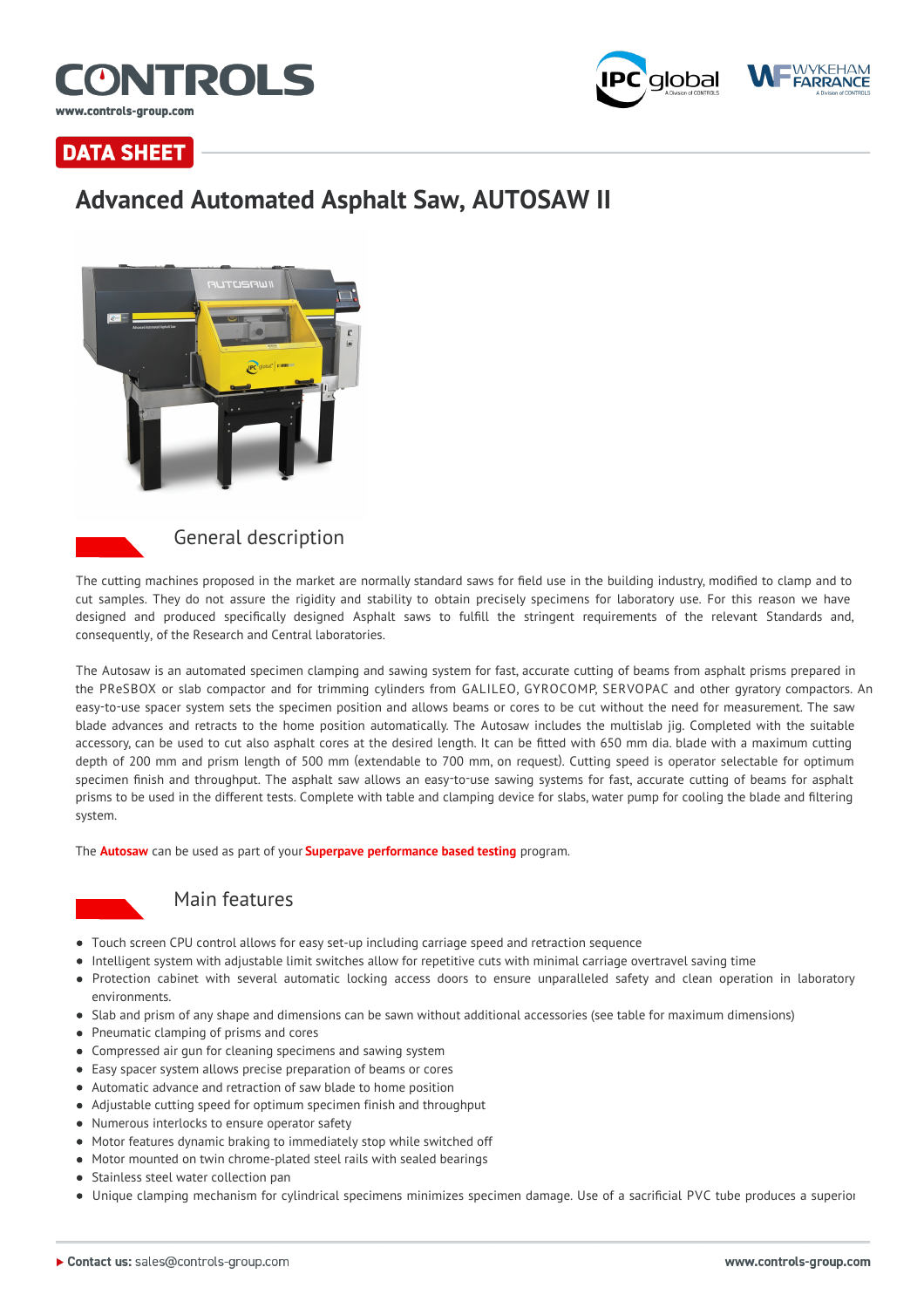

www.controls-group.com



## **DATA SHEET**

finish and minimizes edge chipping

- Jig for round cores, 100 or 150 mm dia, with both automatic or manual feeding of the sample, length up to 200 mm, and jig for 200 mm dia. cores with manual feeding
- Quick and easy specimen set-up



• AASHTO R83

• AASHTO PP99



### Specifications

| <b>Blade diameter</b>            | 650 mm                                                                       |
|----------------------------------|------------------------------------------------------------------------------|
| Max cutting depth                | 200 mm                                                                       |
| lCores*                          | 100, 150 or 200 mm dia.                                                      |
| Prism length*                    | Max 500 mm                                                                   |
| Accuracy                         | Length, perpendicularity and flatness +/-<br>1% max., according to Standards |
| <b>Blade speed</b>               | 1400-1680 rpm (50/60 Hz)                                                     |
| <b>Blade traverse</b>            | 0-200 mm/min (variable speed)                                                |
| <b>Blade retraction traverse</b> | 0-999 mm/min (variable speed)                                                |
| Air supply for clamping          | 700 kPa min                                                                  |
| Cutting advancement              | Automatic speed control with variable<br>stop and retract control sensors    |
| Cooling                          | Water recirculation pump and stainless<br>steel tank (included)              |
| Power supply                     | 5 kW                                                                         |
| <b>Voltage</b>                   | 400 V, 50 Hz, 3 ph or 220 V, 60 Hz, 3 ph                                     |
| Dimensions (L x w x h)           | 2000 x 800 x 1700 mm                                                         |
| Weight approx.                   | 650 kg                                                                       |

\* Models suitable for cores 38 to 200 mm dia. and prisms up to 700 mm, available on request



## Products

#### **77-PV47105**

AUTOSAW II, Automated universal asphalt saw, complete with asphalt multi-slab jig and protection cabinet. Blade not included. 400V/50- 60Hz/3ph+N

#### **77-PV47106**

AUTOSAW II, Automated universal asphalt saw, complete with asphalt multi-slab jig and protection cabinet. Blade not included. 220V/60Hz/3ph+N



Accessories and consumables

#### **77-PV47000/1**

Diamond blade 650mm dia. for asphalt, suitable forAutosaw II and Multisaw **77-PV47000/2**